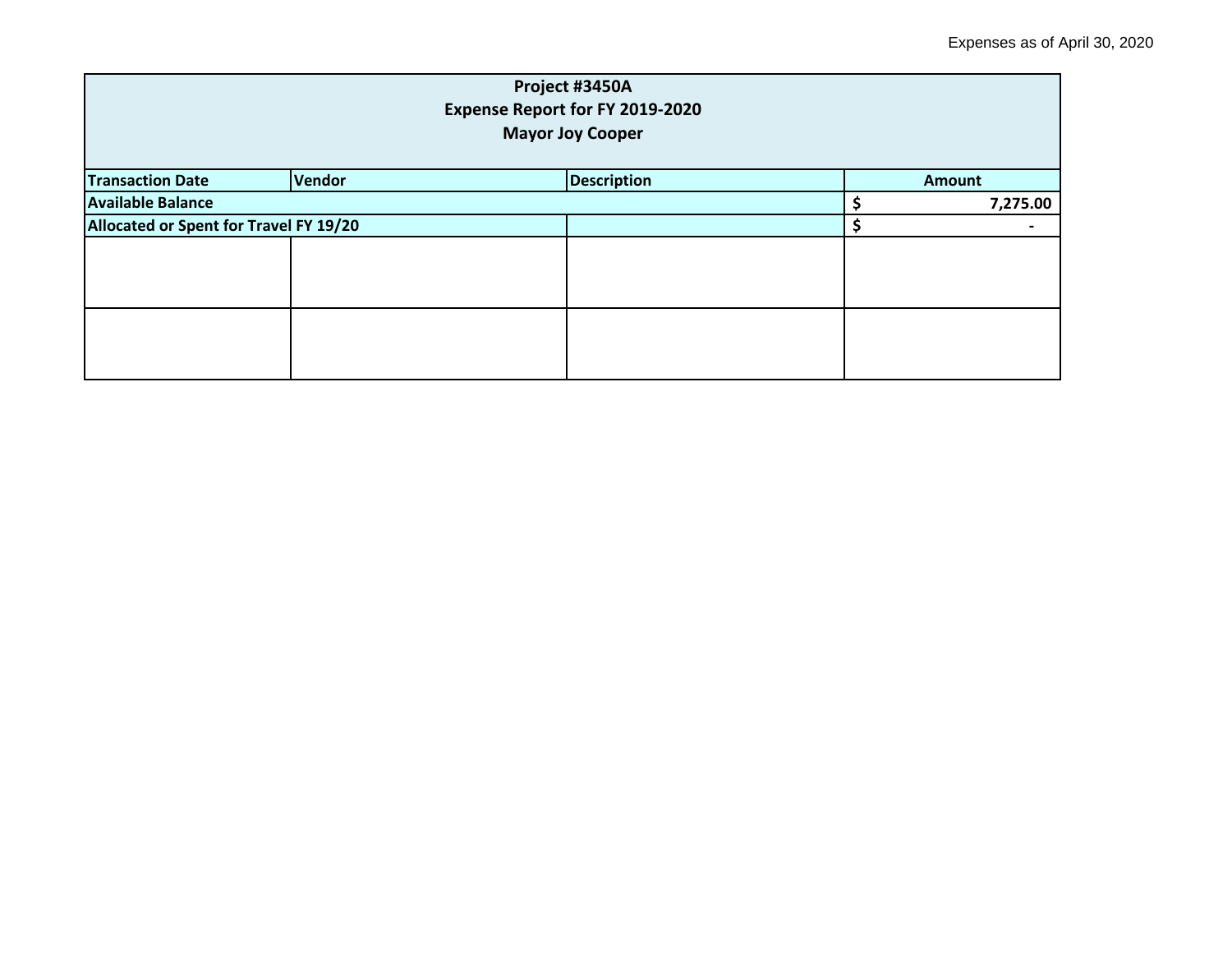| Project #3450L<br><b>Expense Report for FY 2019-2020</b><br>Vice Mayor Sabrina Javellana |                                                                                        |                                                                  |         |          |  |
|------------------------------------------------------------------------------------------|----------------------------------------------------------------------------------------|------------------------------------------------------------------|---------|----------|--|
| <b>Transaction Date</b>                                                                  | Vendor<br><b>Description</b>                                                           |                                                                  |         |          |  |
| <b>Available Balance</b>                                                                 |                                                                                        |                                                                  | \$      | 6,226.98 |  |
| Allocated or Spent for Travel FY 19/20                                                   |                                                                                        |                                                                  | \$      | 2,773.02 |  |
| 10/21/2019                                                                               | January 2020 Institute for Elected<br>Municipal Officials,<br>January 10 - 12, 2019    | <b>Registration &amp; Flight</b>                                 | \$      | 481.60   |  |
| 11/25/2019                                                                               | Broward Days-Tallahassee, FL<br>January 20 - 22, 2019                                  | <b>Registration &amp; Flight</b>                                 | \$      | 612.94   |  |
| 11/27/2019                                                                               | Silver Airways - Lobbying Days,<br>Flight to Tallahassee, FL February<br>11-12th, 2019 | Flight to Tallahassee                                            | \$      | 298.00   |  |
| 12/30/2019                                                                               | FLC 2020 Legisltive Action Days-<br>2/11/2020-2/12/2020                                | Expenses                                                         | \$      | 50.00    |  |
| 2/3/2020                                                                                 | January 2020 Institute for Elected<br>Municipal Officials,<br>January 10 - 12, 2019    | Expenses - Registration, Flight, Hotel &<br>Local transportation | \$      | 1,104.00 |  |
| 2/4/2020                                                                                 | Florida League of Cities -<br>4/24/2020 - 4/25/2020                                    | Registration - IEMO Conference Advanced<br>2020                  | \$      | 265.00   |  |
| 2/27/2020                                                                                | Florida League of Cities -<br>2/11/2020 - 2/12/2020                                    | Registration - FLC 2020 Legislative Action<br>Days               | \$      | 382.86   |  |
| 3/26/2020                                                                                | Florida League of Cities<br>Conference-4/24/2020 -<br>4/25/2020                        | Credit - Advance Hotel Deposit                                   | \$      | (156.38) |  |
| 3/30/2020                                                                                | Florida League of Cities -<br>4/24/2020 - 4/25/2020                                    | Credit Registration - IEMO Advanced 2020                         | $\zeta$ | (265.00) |  |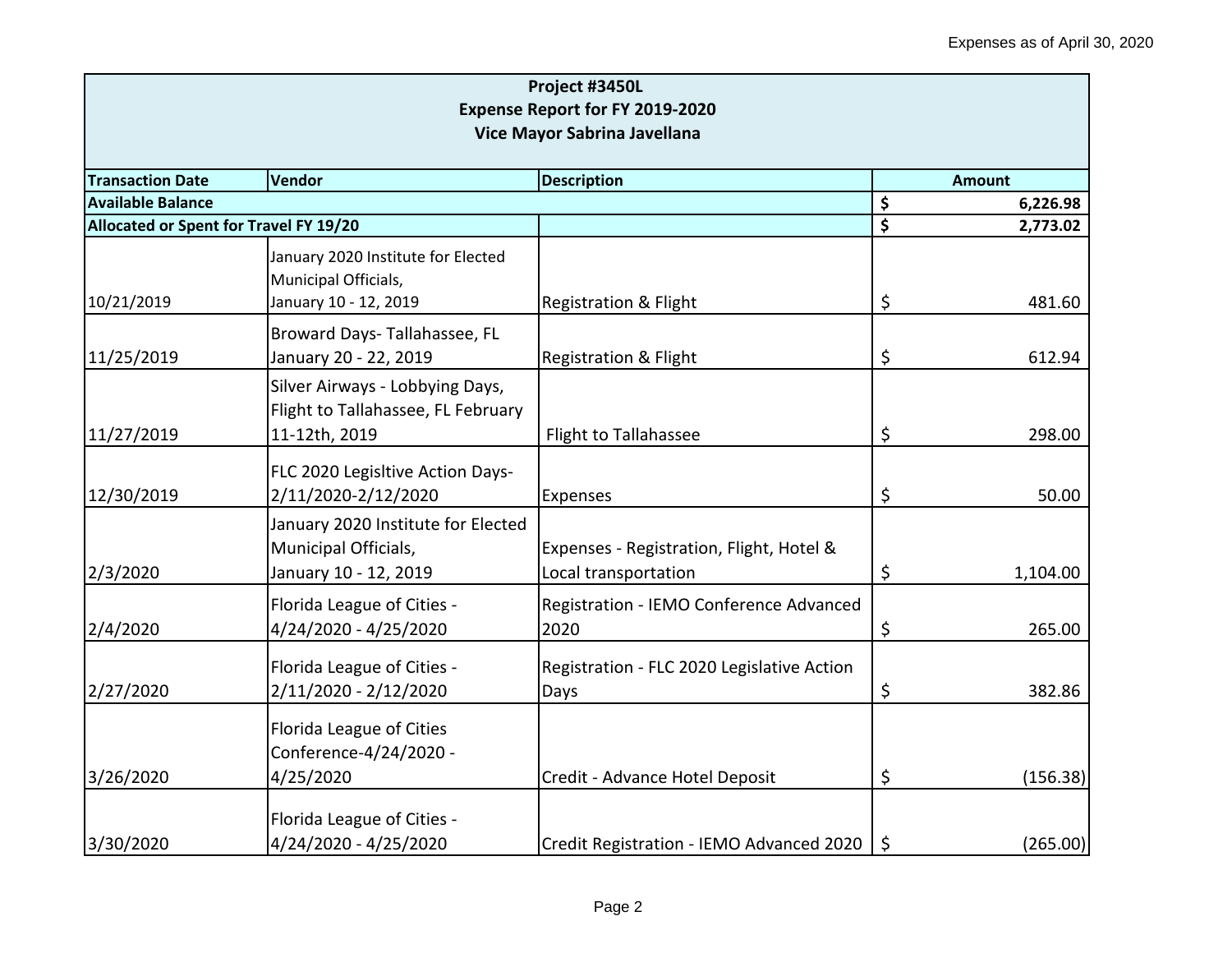| Project #3450E                         |                                     |                    |  |  |               |  |
|----------------------------------------|-------------------------------------|--------------------|--|--|---------------|--|
| <b>Expense Report for FY 2019-2020</b> |                                     |                    |  |  |               |  |
|                                        | <b>Commissioner Michele Lazarow</b> |                    |  |  |               |  |
| <b>Transaction Date</b>                | <b>Vendor</b>                       | <b>Description</b> |  |  | <b>Amount</b> |  |
|                                        |                                     |                    |  |  |               |  |
| <b>Available Balance</b>               |                                     |                    |  |  | 9,000.00      |  |
| Allocated or Spent for Travel FY 19/20 |                                     |                    |  |  |               |  |
|                                        |                                     |                    |  |  |               |  |
|                                        |                                     |                    |  |  |               |  |
|                                        |                                     |                    |  |  |               |  |
|                                        |                                     |                    |  |  |               |  |
|                                        |                                     |                    |  |  |               |  |
|                                        |                                     |                    |  |  |               |  |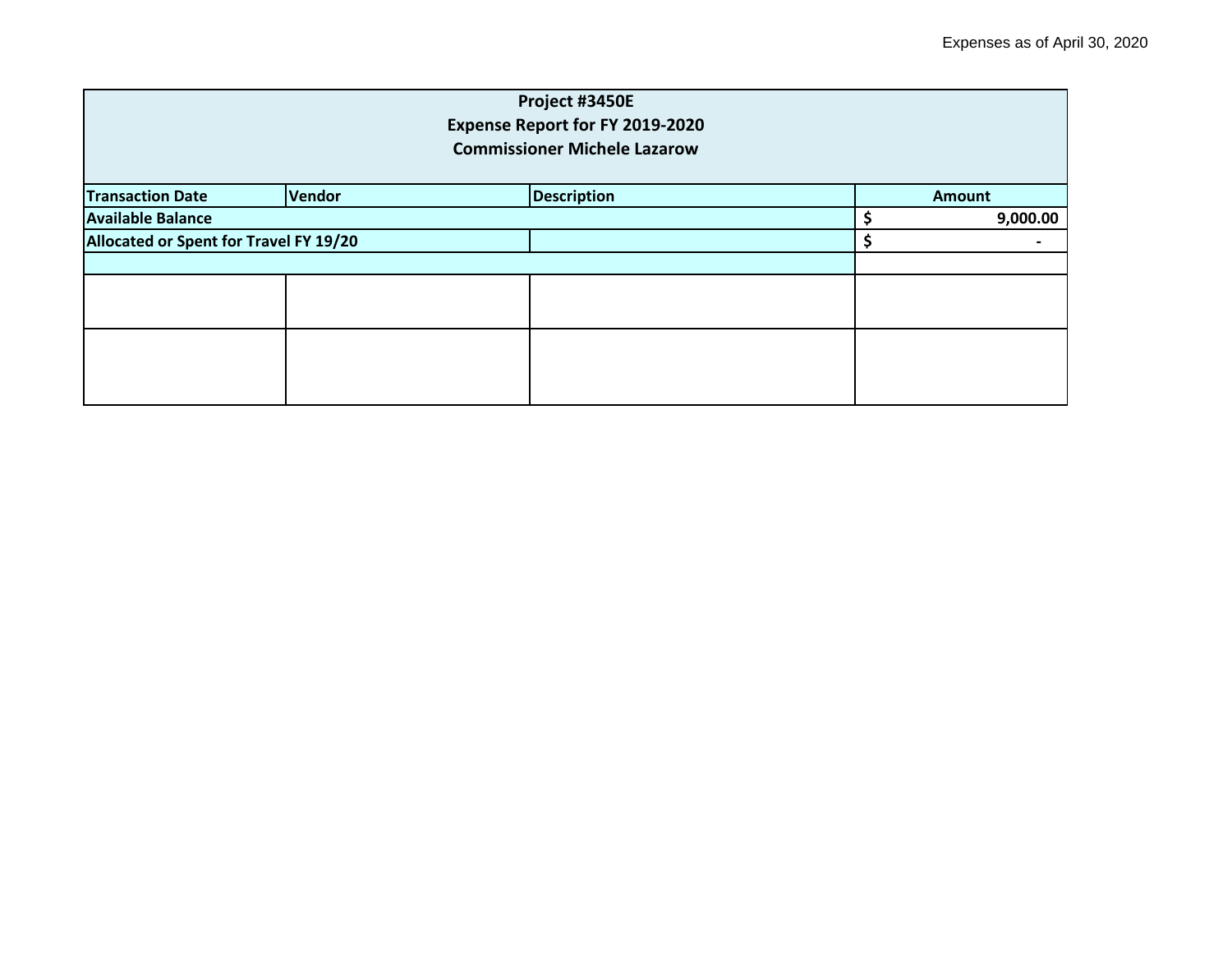| Project #3450H<br><b>Expense Report for FY 2019-2020</b><br><b>Commissioner Annabelle Lima-Taub</b> |                                                  |                                                                              |          |               |  |
|-----------------------------------------------------------------------------------------------------|--------------------------------------------------|------------------------------------------------------------------------------|----------|---------------|--|
| <b>Transaction Date</b>                                                                             | Vendor                                           | <b>Description</b>                                                           |          | <b>Amount</b> |  |
| <b>Available Balance</b>                                                                            |                                                  |                                                                              | \$       | 4,987.71      |  |
|                                                                                                     | Allocated or Spent for Travel FY 19/20<br>\$     |                                                                              | 4,012.29 |               |  |
| 11/12/2019                                                                                          | Florida Priorities Summit - November<br>19, 2019 | Summit                                                                       | \$       | 187.29        |  |
| 11/27/2019                                                                                          | IAC National Summit 2019 -<br>December 5-8, 2019 | Summit                                                                       | \$       | 255.00        |  |
| 12/3/2019                                                                                           | Publix                                           | Budget transfer for (Holiday -<br>Gourmet Cookies for all City<br>Employees) | \$       | 70.00         |  |
| 3/1/2020                                                                                            | Paws 2 Care Coalition Inc.                       | Donation                                                                     | \$       | 3,500.00      |  |